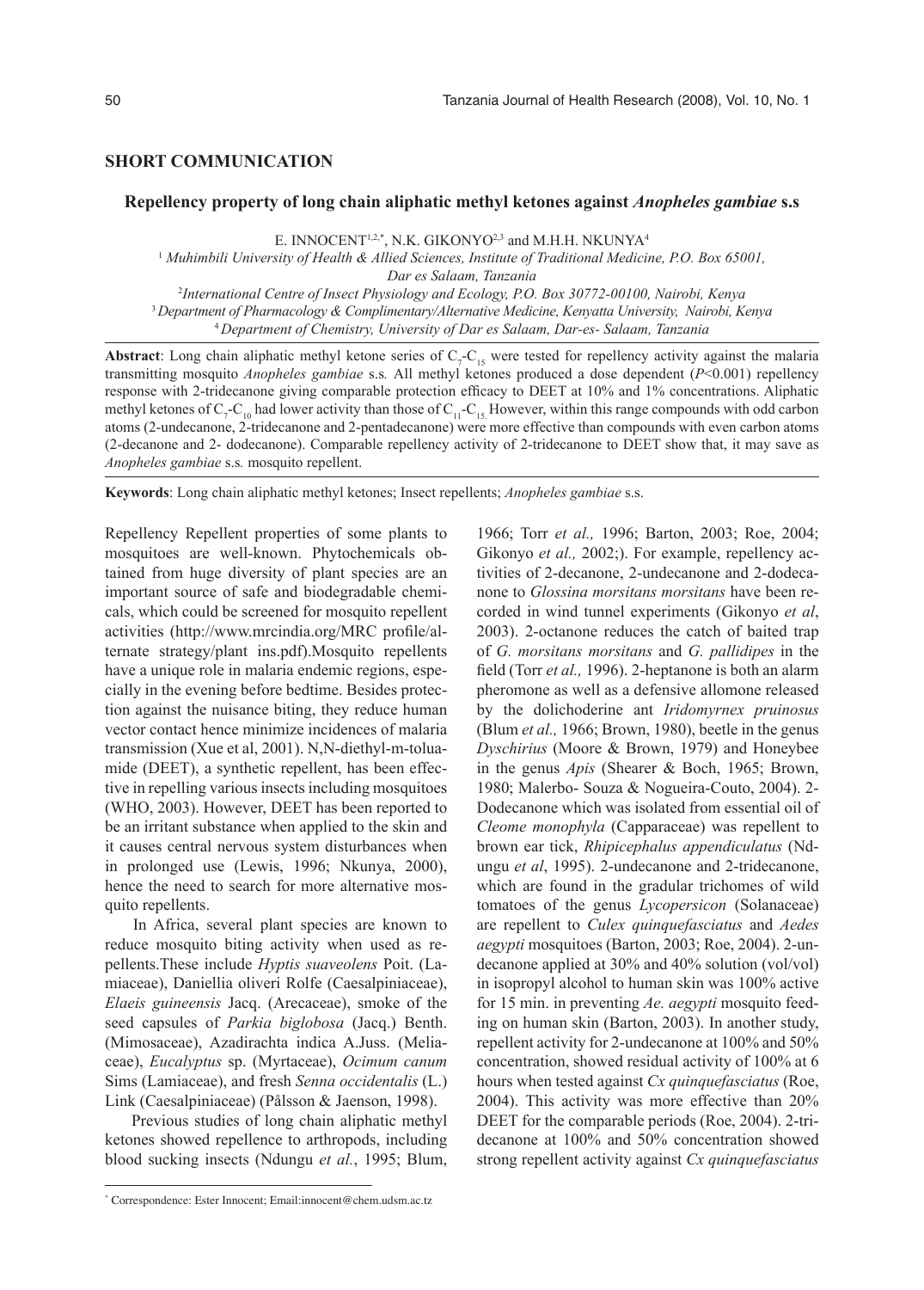immediately after treatment and there was some residual activity after 6 hours (Roe, 2004). Therefore, since some insect cues are species specific (Collin *et al*, 1993; Faradin & Day, 2002) and due to the above mentioned repellency evidences of long chain aliphatic methyl ketones to various insects, follow up studies were conceived, in order to assess their potency as *Anopheles gambiae* s.s. repellent candidates.

Female adult *Anopheles gambiae* s.s. mosquitoes (Ifakara strain) were used in all experiments as supplied by the International Centre of Insect Physiology and Ecology (ICIPE) insectary unit in Nairobi, Kenya. The mosquito colony was originally obtained from Ifakara in Tanzania in 1996 and reared under standard insectary conditions at ICIPE. The larvae were reared in the insectary room where temperature was maintained at 32 - 36oC and fed on TetraMin® food (Tetra GmbH, Germany). Adult mosquitoes were fed on a 6% glucose solution and breeding females fed on human blood thrice a week. Rearing temperatures and relative humidity in the adult insectary were maintained at 26 - 28 oC and 70 - 80 %, respectively. Mosquitoes used in the experiment were 5 - 7 days old, initially fed on glucose (6 % solution) and then starved for 18 h, before carrying out the assays.

Authentic samples of 2-methyl ketones and N,Ndiethyl-m-toluamide were used for this investigation (Table 1). The repellency assays were performed in a dark room with red light as the only source of illumination (WHO, 1996). The room temperature and humidity were controlled at  $28 \pm 2$  oC and  $70 \pm 5$ %, respectively to mimic the feeding conditions of female *An. gambiae* s.s. mosquitoes. Cages (50cm x 50cm x 50cm) made with aluminium sheet at the bottom, window screen made of pyrex on sides and top, and a cotton sockinet sleeve for accessing on the front, were used to study the dose responses.

Different concentrations of samples (0.01% – 10%) were prepared by dissolving 1.0g of the samples in 10 ml of acetone followed by ten-fold dilution to obtain the subsequent concentrations. Acetone acted as a blank in all experiments. Fifty test mosquitoes and five adult human volunteers (3 males and 2 females) who did not apply any lotion, perfume, oil or perfumed soap on the day of the bioassay were used. The forearm (average area of 696.6 cm2) of each volunteer from the elbow was washed with water, left to dry and then introduced with the hand covered by a glove in order to be unattractive to mosquitoes. The test sample (1 ml) was spread evenly over the treatment area and presented one after the other to the same caged mosquitoes for a particular sample and for a particular person. Sequential exposure to high dosages  $(0.01, 0.1, 1.0, 1.0, 10, 9)$  of repellent for 3 min (one) was done. The right arm was used for the treatment while the left arm was used as a control. After bioassay of each concentration, the hands were washed using a non-perfumed soap and tap water and allowed to dry naturally for a period of about 20 min. before dispensing the subsequent concentration. The number landing on or probing the arm was counted and recorded for each volunteer. Mosquitoes were shaken off the arm before they imbibed any blood. Exposure of treatment arm and control arm was alternated to provide a standard for comparing avidity of biting

Percentage protective efficacy (PE) was calculated using the formula  $PE = (C-T/T) \times 100\%$ , where C and T are the mean numbers of mosquitoes that landed on the control and test hand, respectively (Sharm & Ansari, 1994; Matsuda *et al,* 1997; Yap *et al,* 1998). Data were subjected to one way analysis of variance (ANOVA) and mean percentage protection were compared using Student-Newman-Kuels (SNK) of the SAS package (SAS, 2000).

All methyl ketones tested in this study exhibited good protection efficacy against *An. gambiae*  s.s, except for 2-heptanone and 2-octanone (Table 2) (P<0.001). These activities were dose-dependant. 2-dodecanone and 2-tridecanone gave 100% protection efficacy at 10% concentration, although volatility of compounds seemed to inhibit further activity at low concentration levels. 2-tridecanone gave comparable protection efficacy to DEET except at 0.1% concentration. Aliphatic methyl ketones of C7-C10 had lower activity that those of C11-C15 showing the significance of chain length to the observed activities. However, in the C11-C15 aliphatic methyl ketone series, compounds with odd carbon atoms (2-undecanone, 2-tridecanone and 2-pentadecanone) were more effective than compounds with even carbon atoms (2-decanone and 2-dodecanone) especially at high concentration levels. Due to the observed trend, it was concluded that, repellency activity was the result of differential ability of these compounds to penetrate to the active site of the *Anopheles gambiae* s.s. sensilla. Comparable repellency activity of 2-tridecanone to DEET shows that, formulations may optimize its performance as *An. gambiae* s.s*.* repellent candidates to be used for reducing human-vector contact thereby minimizing incidence of malaria. The fact that long chain aliphatic methyl ketones repels arthropods, including blood sucking insects calls for more investigations of the methyl ketones analogies as potential source of insect repellent including mosquitoes.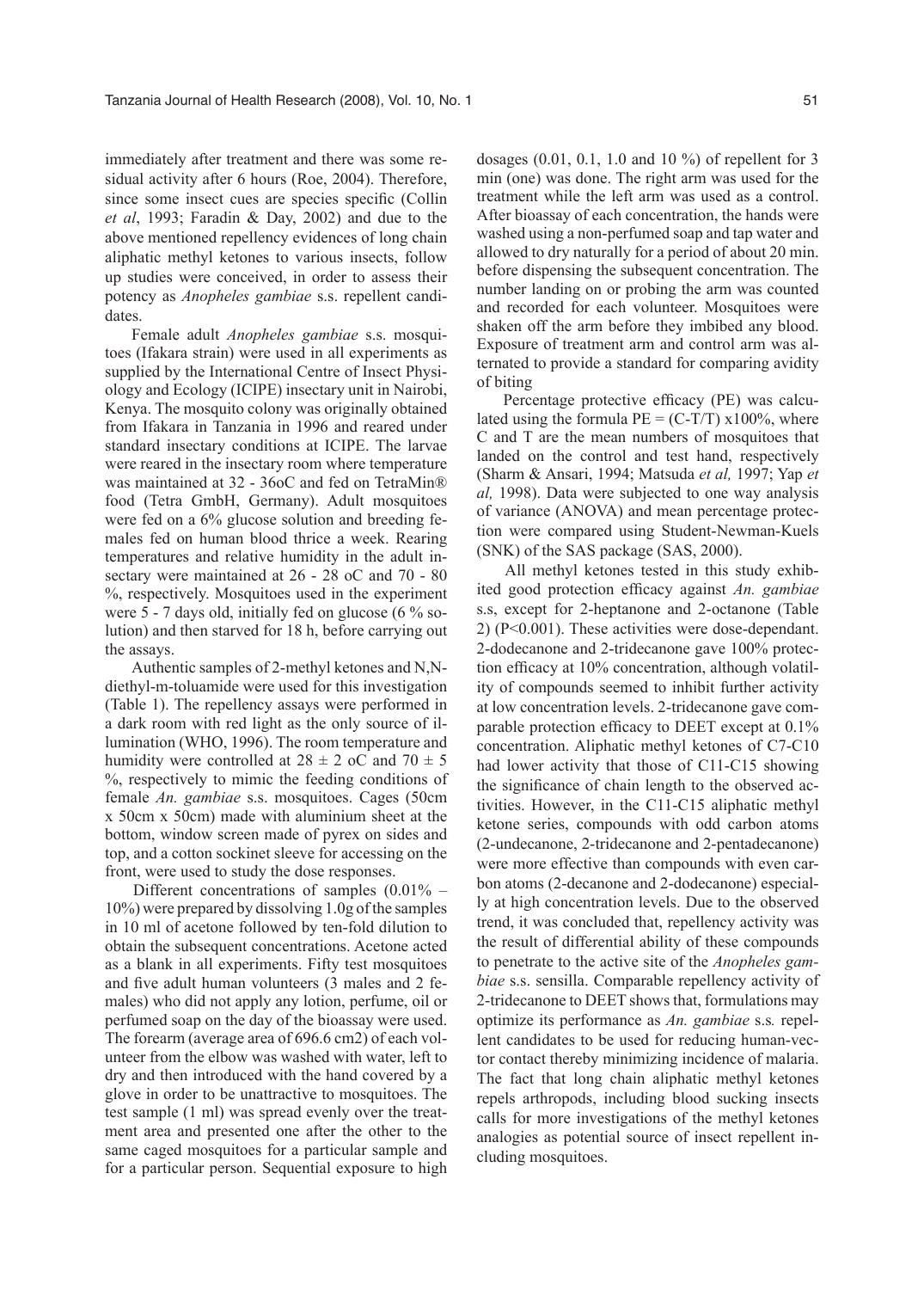| <b>Compound name</b> | <b>Chemical molecular</b><br>formula                                      | Purity/<br>grade (%) | <b>Manufacturer/ Country</b><br>Rieldel-De Haen in U.K   |  |
|----------------------|---------------------------------------------------------------------------|----------------------|----------------------------------------------------------|--|
| <b>DEET</b>          | O<br>H <sub>3</sub> C<br>N(CH <sub>2</sub> CH <sub>3</sub> ) <sub>2</sub> | 97                   |                                                          |  |
| 2-Heptanone          | C <sub>5</sub> H <sub>11</sub><br>CH <sub>3</sub>                         | GC grade             | <b>Aldrich Chemical</b><br>Company, Inc. USA             |  |
| 2-Octanone           | O<br>CH <sub>3</sub><br>C6H13                                             | 99                   | Aldrich Chemical Co Ltd<br>Gillingham, Dorset<br>England |  |
| 2-Nonanone           | CH <sub>3</sub><br>C7H15                                                  | 99                   | Aldrich Chemical Co Ltd<br>Gillingham, Dorset<br>England |  |
| 2-Decanone           | റ<br>CH <sub>3</sub><br>C8H17                                             | 95                   | Aldrich Chemical Co Ltd<br>Gillingham, Dorset<br>England |  |
| 2-Undecanone         | O<br>CH <sub>3</sub><br>C9H19                                             | 99                   | Sigma-Aldrich Chemie<br>GmbH, German                     |  |
| 2-Dodecanone         | O<br>CH <sub>3</sub><br>C <sub>10</sub> H <sub>21</sub>                   | 97                   | Fluka chemika no 30720<br>Switzerland                    |  |
| 2-Tridecanone        | 〔 〕<br>CH <sub>3</sub><br>C <sub>11</sub> H <sub>23</sub><br>O            | 99                   | Aldrich Chemical Co Ltd<br>Gillingham, Dorset<br>England |  |
| 2-Pentadecanone      | CH <sub>3</sub><br>C <sub>13</sub> H <sub>27</sub>                        | 99                   | Aldrich Chemical Co Ltd<br>Gillingham, Dorset<br>England |  |

**Table 1: Chemical compounds which were tested against** *An. gambiae s.s*

# **Table 2: Protection efficacy of long chain methyl ketones (± SE) to** *An. gambiae* **s.s bite**

| Compound name   | Concentration (% w/v)        |                              |                               |                              |  |
|-----------------|------------------------------|------------------------------|-------------------------------|------------------------------|--|
|                 | 0.01                         | 0.1                          |                               | 10                           |  |
| 2-Heptanone     | $12.3 \pm 3.1$ <sup>bB</sup> | $17.8 \pm 0.9$ <sup>dB</sup> | $26.8 \pm 4.3$ <sup>dAB</sup> | $38.2 \pm 7.5^{\text{CA}}$   |  |
| 2-Octanone      | $16.8{\pm}3.0^{bC}$          | $30.6 \pm 3.1$ <sup>CB</sup> | $32.9{\pm}4.6^{bcB}$          | 69.0 $\pm$ 6.6 $^{bA}$       |  |
| 2-Nonanone      | 37.2±4.2 <sup>aC</sup>       | $42.6{\pm}3.6^{\text{bBC}}$  | $53.3{\pm}4.2^{bcB}$          | 86.2 $\pm$ 3.6 <sup>aA</sup> |  |
| 2-Decanone      | $8.0 \pm 2.7$ <sup>bC</sup>  | $13.8 \pm 2.1$ <sup>dC</sup> | $34.0 \pm 5.7$ <sup>bcB</sup> | 83.4±4.5 <sup>aA</sup>       |  |
| 2-Undecanone    | $35.2\pm6.3$ aCD             | $50.9{\pm}4.6^{bBC}$         | 64.4 $\pm$ 7.7 <sup>bB</sup>  | 91.8 $\pm$ 5.0 <sup>aA</sup> |  |
| 2-Dodecanone    | $24.3 \pm 6.2$ abC           | $27.1 \pm 4.1$ <sup>bC</sup> | $53.9{\pm}9.3^{\text{bcB}}$   | 100±0 <sup>aA</sup>          |  |
| 2-Tridecanone   | $23.5 \pm 4.3^{bD}$          | $44.2 \pm 2.1$ <sup>bC</sup> | 88.3±7.3 <sup>aB</sup>        | 100 $\pm$ 0 <sup>aA</sup>    |  |
| 2-Pentadecanone | $17.6{\pm}2.9^{bD}$          | $41.6{\pm}3.6^{bC}$          | $65.6{\pm}6.1^{bB}$           | 93.3 $\pm$ 4.2 <sup>aA</sup> |  |
| <b>DEET</b>     | $13.1 \pm 2.6^{bC}$          | 82.7 $\pm$ 1.9 $^{AB}$       | $100\pm0^{aA}$                | 100 $\pm 0^{\text{aA}}$      |  |

Mean values with the same small letters within the same concentration level and mean values with the same capital letters for a particular treatment are not significantly different at p>0.001 by student-Newman-Kuels (SNK)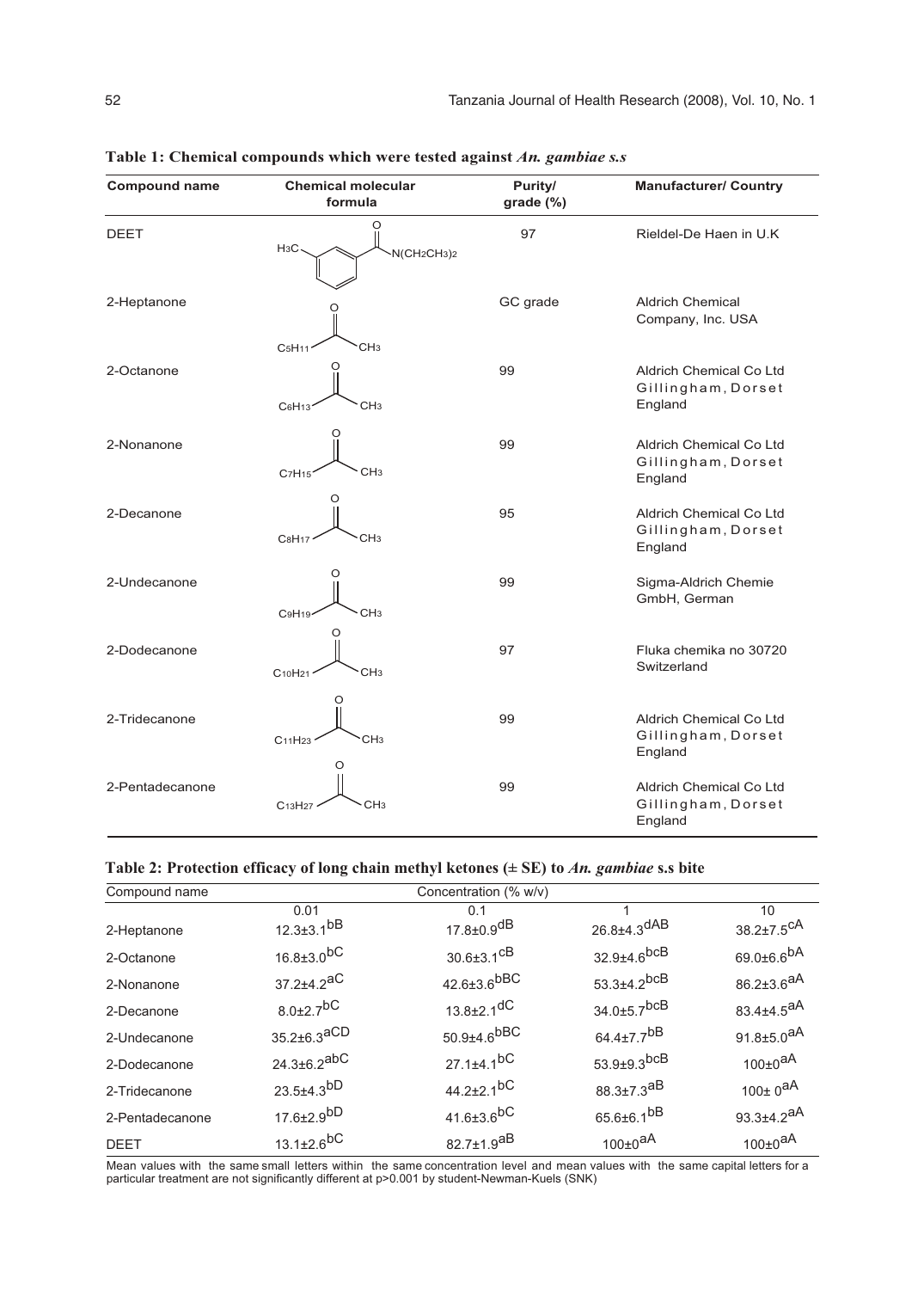## **Acknowledgements**

This study was funded by the Singerberg Foundation through ICIPE research projects. We thank Mr. P.M. Njeru from the International Centre of Insect Physiology and Ecology in Nairobi, Kenya for technical support.

Received 29 May 29 2007 Revised 3 October 2007 Accepted 15 December 2007

#### **References**

- Barton, V.M. (2003) Trypsin modulating oostatic factor (TMOF) and non-peptidic analogs as novel insecticides and arthropod repellents. *M.Sc. thesis*, North Carolina State University, Canada.
- Blum, M.S., Warter, S.L. & Traynham, J.G., (1966) Chemical releaser of social behaviour –IV. The relation of structure of activity of ketones as releaser of alarm of *Iridomyrmex pruinosus*  (Roger). *Journal of Insect Physiology*, 12, 419-427.
- Brown, A.W.A., (1980) The first twenty-five years of the annual review of entomology: An overview. *Annual Review of Entomology,*  25, 11-27.
- Collin, D.A, Brandy, G.N. & Curtis, C.F., (1993) Assessment of the efficacy of quwenling as a mosquito repellent. *Phytotherapy Research*, 7, 17-20.
- Fradin, M.S. and Day, J.F., (2002). Comparative efficacy of insect repellents against mosquito bites. *New England Journal of Medicine*, 347, 13-18.
- Gikonyo, N.K., Hassanali, A. Njagi, P.G.N., Gitu, P.M. & Midiwo, J.O. (2002) Odour composition of preferred (Buffalo and Ox) and Non-preferred (Waterbuck) hosts of some Savanna tsetse flies. *Journal of Chemical Ecology*, 28, 961-973.
- Gikonyo, N.K., Hassanali, A., Njagi, P.G.N., Gitu, P.M. & Saini, R.K., (2003) Responses of *Glossina morsitans morsitans* to blends of electroantennographically active compounds in the odour of its preferred (Buffalo and Ox) and Nonpreferred (Waterbuck) Hosts. *Journal of Chemical Ecology*, 29, 2331-2345.
- Lewis Sr, R.J. (1996) *Sax Dangerous properties of industrial materials,* 9th edn. Van Nostrand Reinhold, NewYork.
- Malerbo-Souza, D.T. & Nogueira-Couto, R.H. (2004) Efficiency of n-octyl-acetate, 2-heptanone and citronellal in repelling bees from basil (*Ocimum sellowii* -Labiatae). *Brazilian Archieve of Biology and Technology,* 47, 121-125.
- Matsuda, B.M., Surgeonar, G.A., Heal, J.D., Tuckar, A.O. & Maciarello, M.J., (1996) Essential oil analysis and field evaluation of the citrosa plant, *Pelargonium citrosum*, as a repellent against populations of *Aedes* mosquitoes. *Journal of American Mosquito Control Association*, 12, 69-74.
- Moore, B.P. & Brown, W.V. (1979) Chemical composition of the defensive secretion in *Dyschirius bonelli* (Coleoptera: Carabidae;Scaritinae) and its taxonomic significance. *Journal of Austraria Entomological Society*, 18, 123- 125.
- Ndungu, M., Lwande, W., Hassanali, A., Moreka, L. & Chhabra, S.C. (1995) *Cleome monophylla*  essential oil and its constituents as tick (*Rhipicephalus appendiculatus* and maize weevil (*Sitophilus zeamais*) repellent. *Entomology and Experimental Application*, 76, 217-222.
- Nkunya, M.H.H. (2002) *Natural chemicals for disease and insect management*. Professorial Inaugural Lecture, University of Dar es Salaam, Tanzania.
- Pålsson, K. & Jaenson, T.G.T. (1998) Plant products used as mosquito repellents in Guinea Bissau, West Africa. *Acta Tropica* 72, 39-52.
- SAS Institute, (2000) *SAS Procedure Guide for Personal Computers.* Version 8.01. SAS Institute, Cary, NC, USA.
- Sharm, V.P. & Ansari, M.A., (1994) Personal protection from mosquitoes (Diptera: Culicidae) by burning neem oil in kerosene lamps. *Journal of Medical Entomology* 31*,* 505-507.
- Shearer, D.A. & Boch, R., (1965) 2-heptanone in the madibular gland secretion of the honeybee. *Nature* 206, 530.
- Torr, S.J., Mangwiro, T.N.C. & Hall, D.R. (1996) Response of *Glossinia pallidipes* (Diptera: Glossinidae) to synthetic repellents in the Field. *Bulletin of Entomological Research* 86, 609-616.
- Roe, R.M. (2004) Method of repelling insects. *United States Patent Application 20040242703*, Kind Code A1.